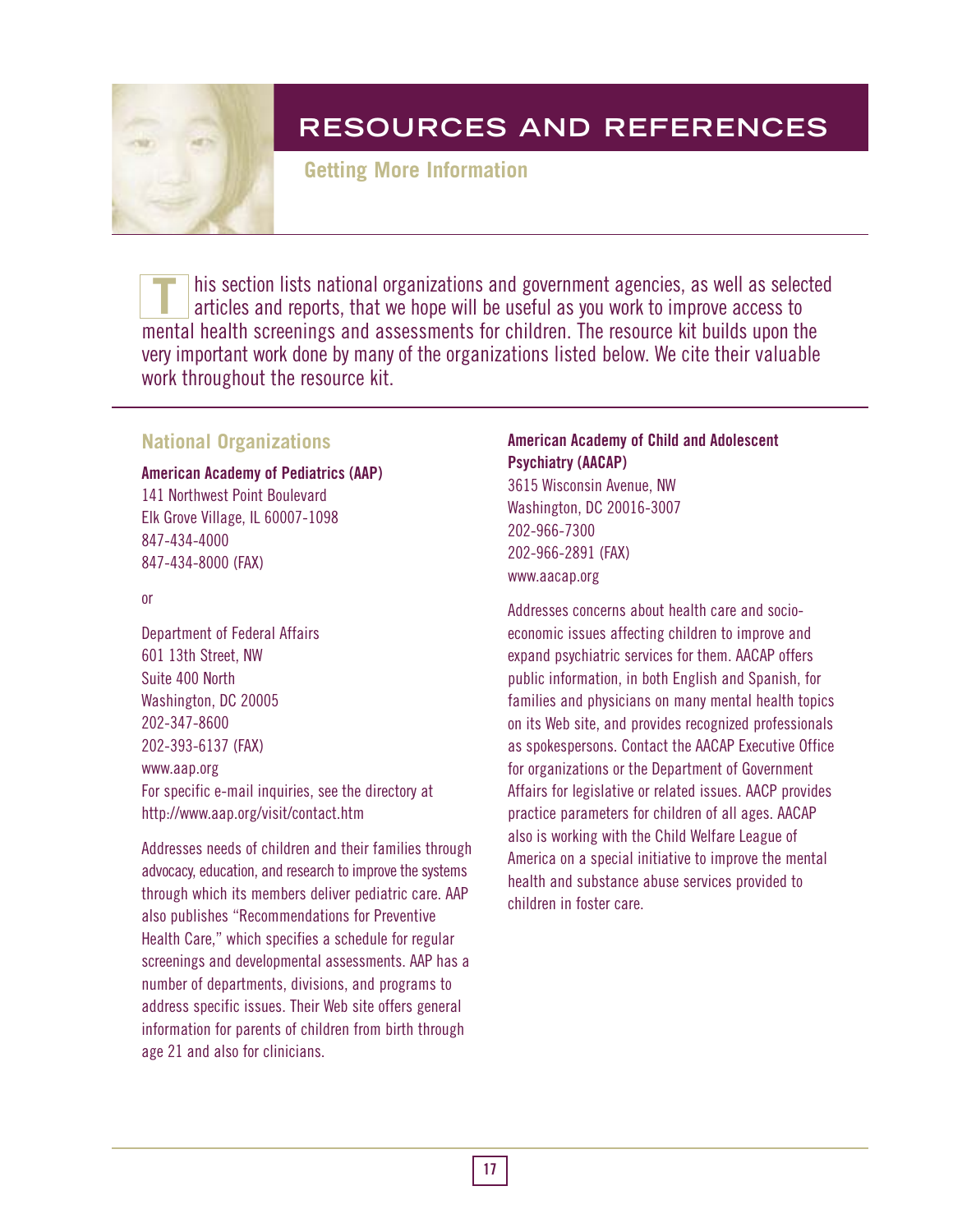### **The Judge David L. Bazelon Center for Mental Health Law (Bazelon Center)**

1101 Fifteenth Street NW, Suite 1212 Washington, DC 20005-5002 202-467-5730 202-223-0409 (FAX) www.bazelon.org E-mail for publications: pubs@bazelon.org

Promotes the rights of people with mental disabilities. The Center produces many publications that analyze and interpret federal laws and policies affecting access to services for adults and children with mental disabilities. In 2000-2001, it conducted a study of state Medicaid policies on mental health and substance abuse screening of children and adolescents. Results of the study are reported in "Behavioral Health Screening Policies in Medicaid Programs Nationwide," R.M. Semansky, C. Koyanagi, and R. Vandivort-Warren, Psychiatric Services, May 2003, 54:5, 736-739. See also Avoiding Cruel Choices, the Bazelon Center's guide for policymakers and family organizations on Medicaid's role in preventing custody relinquishment. For additional information on this topic, see Staying Together: Preventing Custody Relinquishment for Children's Access to Mental Health Services (1999), a publication released jointly with the Federation of Families for Children's Mental Health.

### **Center for Health and Health Care in Schools**

1350 Connecticut Avenue, Suite 505 Washington, DC 20036 202-466-3396 202-466-3467 (FAX) http://www.healthinschools.org

Promotes health services in schools. Its priorities include increasing collaboration with Medicaid and CHIP for school-based prevention and service programs and increasing access to mental health services through school-based health clinics. It is supported by The Robert Wood Johnson Foundation. On its Web site, click on "Dental and Mental Health Services" for

useful background information, resources, and financing options.

**Center for Health Services, Research and Policy** The George Washington University School of Public Health and Health Services 2021 K Street NW, Suite 800 Washington, DC 20006 202-296-6922 202-296-0025 (FAX) www.gwhealthpolicy.org E-mail: info@gwhealthpolicy.org

Works to improve access to quality, affordable health care by providing information to policymakers, public officials, and advocates. It is known for its work analyzing developments in Medicaid and CHIP and the impact of these programs on health care access, quality, and financing. The Web site has many useful publications, especially regarding Medicaid managed care.

### **Center for Mental Health in Schools (School Mental Health Project)**

University of California at Los Angeles (UCLA) Department of Psychology P.O. Box 951563 Los Angeles, CA 90095-1563 310-825-3634 310-206-8716 (FAX) E-mail: smhp@ucla.edu http://smhp.psych.ucla.edu

Works to increase resources to improve mental health in schools; the capacity of systems and personnel; and the role of schools to address children's mental health, psychosocial and related health concerns. It offers technical assistance on-line and through personal requests. The Center, and its sister group described below, are supported by the Office of Adolescent Health, Maternal and Child Health Bureau in the Health Resources and Services Administration and the Center for Mental Health Services, Substance Abuse and Mental Health Services Administration.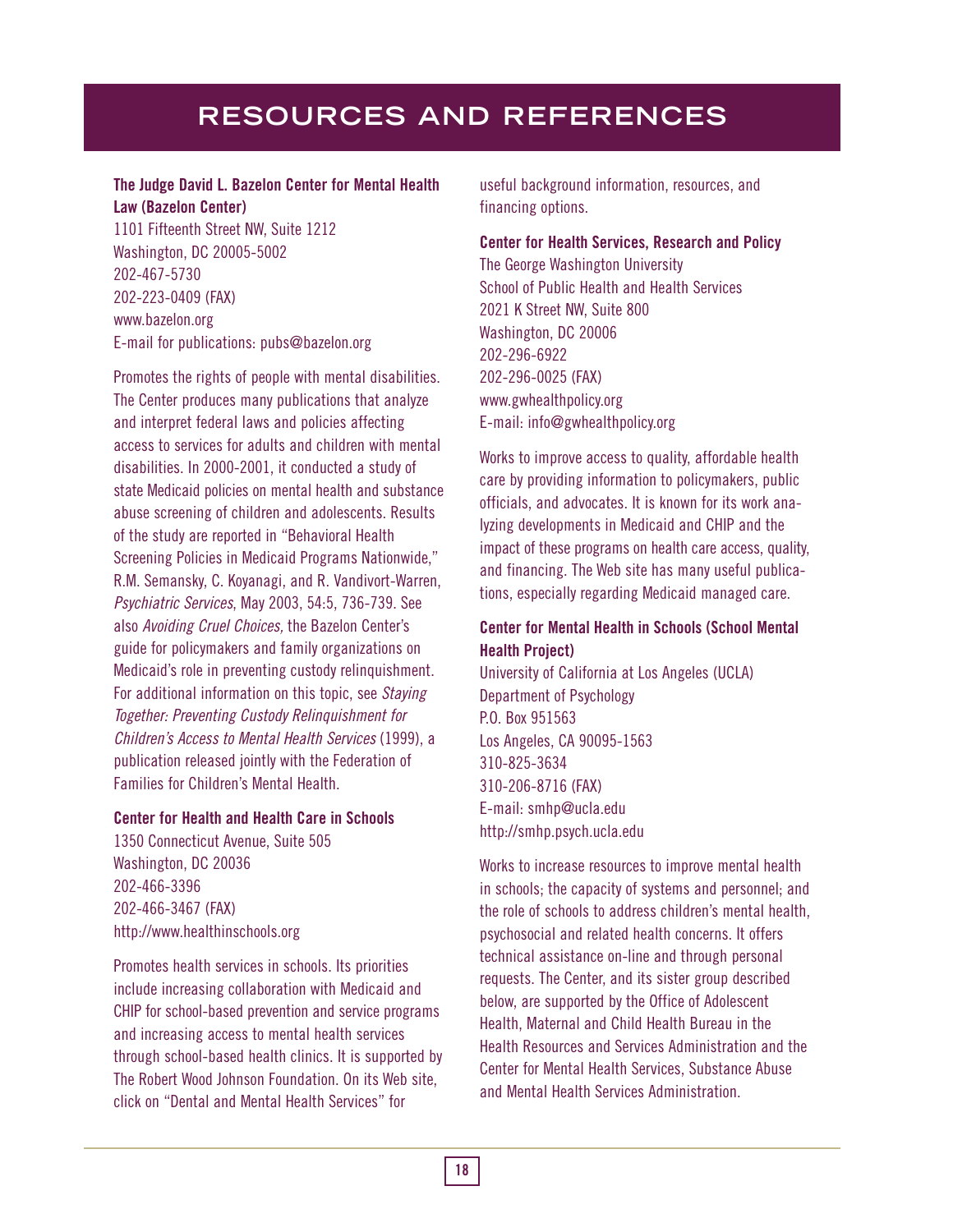### **Center for School Mental Health Assistance (CSMHA) University of Maryland, Baltimore Department of Psychiatry**

680 W. Lexington Street, 10th Floor Baltimore, MD 21201-1570 410-706-0980 or 1-888-706-0980 (toll-free) 410-706-0984 (FAX) E-mail: csmha@psych.umaryland.edu http://csmha.umaryland.edu/

Helps develop and promote interdisciplinary schoolbased mental health programs. The Center provides technical assistance and training for schools and communities that want to develop accessible, familycentered, culturally sensitive programs that are responsive to local needs. The Center is supported by the same federal agencies as described above for its sister group, the Center for Mental Health in Schools.

#### **Child Welfare League of America (CWLA)**

440 First Street NW, Third Floor Washington, DC 20001-2085 202-638-2952 202-638-4004 (FAX) www.cwla.org

Offers resources and information on issues affecting children and families served by public and private child welfare agencies. Its Behavioral Health Division helps agencies address these particular needs of children and their families. CWLA is working with AACAP on a special initiative to improve the mental health and substance abuse services provided to children in foster care.

### **Federation of Families for Children's Mental Health (FFCMH)**

1101 King Street, Suite 420 Alexandria, VA 22314 703-684-7710 703-836-1040 (FAX) www.ffcmh.org E-mail: ffcmh@ffcmh.org

Addresses the complex needs of children and youth with emotional, behavioral, or mental disorders and their families. It's a national family-run organization with state organizations and chapters across the country. See their Web site for local contact numbers and to learn more about their support activities for children and families and their state advocacy and public education work. From the Web site, you can also download the excellent publication, **Blamed and** Ashamed: The Treatment Experiences of Youth with Co-Occurring Substance Abuse and Mental Health Disorders and Their Families. For information on custody relinquishment, see Staying Together: Preventing Custody Relinquishment for Children's Access to Mental Health Services (1999), a publication released jointly with The Judge David L. Bazelon Center for Mental Health Law.

### **Georgetown University Center for Child and Human Development**

3307 M Street NW, Suite 401 Washington, DC 20007 202-687-5000 202-687-8899 (FAX) http://gucdc.georgetown.edu

Works on issues related to children's health, mental health, early intervention, and foster care. To read the two publications, Meeting the Health Care Needs of Children in the Foster Care System: Summary of State and Community Efforts–Key Findings (Jan McCarthy), and Meeting the Health Care Needs of Children in the Foster Care System: Strategies for Implementation (Maria Woolverton), go to http://gucdc.georgetown. edu/foster.html. These reports describe what communities and states can do to provide developmental and mental health screenings, assessments, and treatment for foster care children, but their recommendations apply beyond that group.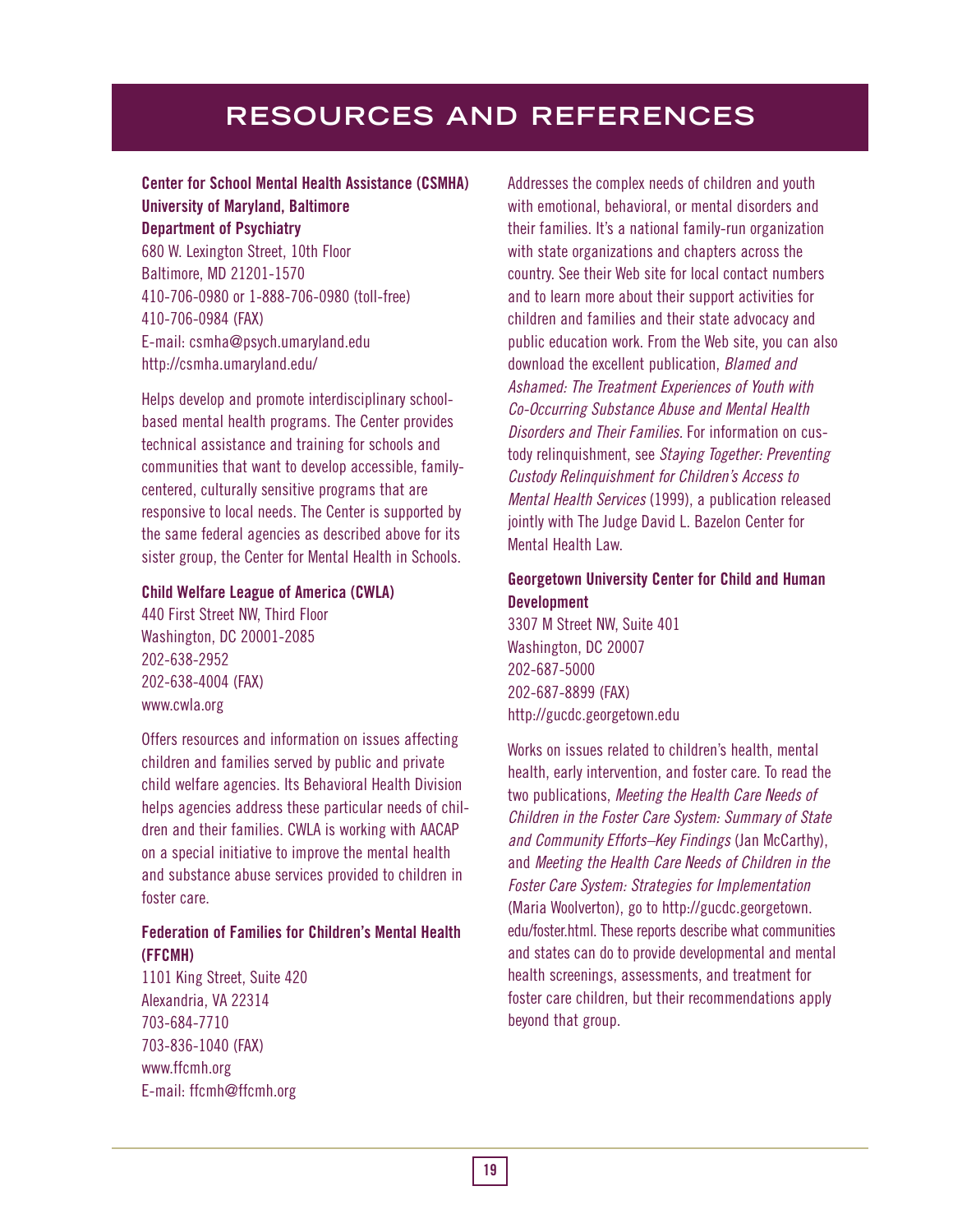### **National Academy for State Health Policy**

50 Monument Square, Suite 502 Portland, ME 0410l 207-874-6524 207-874-6527 (FAX) www.nashp.org E-mail: info@nashp.org

Coordinates an early childhood development program through four state Medicaid programs. See the Web site for their report, *Early Findings from the ABCD* Consortium, discussing ways to increase access to developmental screens for Medicaid-eligible infants and toddlers.

#### **National Alliance for the Mentally** I**ll (NAMI)**

Colonial Place Three 2107 Wilson Boulevard, Suite 300 Arlington, VA 22201 703-524-7600 NAMI HelpLine: 1-800-950-6264 www.nami.org

Works to improve the lives of persons with severe mental illnesses including schizophrenia, bipolar disorder (manic-depressive illness), major depression, obsessive-compulsive disorder, and severe anxiety disorders. It's a national grassroots advocacy organization with local affiliates across the country that sponsor support groups for individuals and their family members. Some larger affiliates have an advocacy and education agenda. NAMI issued a report on custody relinquishment titled, Families on the Brink: The Impact of Ignoring Children with Serious Mental Illness (1999).

### **National Association of State Mental Health Program Directors (NASMHPD)**

66 Canal Center Plaza, Suite 302 Alexandria, VA 22314 703-739-9333 703-548-9517 (FAX) www.nasmhpd.org

Represents the interests of State Mental Health Authorities and their directors at the national level. Association staff members have information about national, state, county, and local issues relating to mental health services. Check their Web site for the staff members designated to represent their states in the Association's Children, Youth & Families Division.

#### **National Center for Children in Poverty (NCCP)**

Mailman School of Public Health, Columbia University  $215$  W.  $125$ <sup>"</sup> Street, Third Floor New York, NY 10027 646-284-9600 646-284-9623 (FAX) www.nccp.org E-mail: info@nccp.org

Identifies and promotes strategies that prevent child poverty in the United States and improve the lives of low-income children and their families. It emphasizes preventing or alleviating poverty among children under age six because of the particularly serious risks to children's healthy growth and development during those years. The Center has done extensive work to address the social and emotional needs of young children and has a number of useful publications listed on its Web site. The policy paper series entitled, Promoting the Emotional Well-Being of Children and Families, includes Policy Paper #4: Making Dollars Follow Sense: Financing Early Childhood Mental Health Services to Promote Healthy Social and Emotional Development in Young Children, which describes innovative ways to finance preventive and early intervention services and traditional treatment services for young children's mental health. Other titles in the series are: Policy Paper #1: Building Services and Systems to Support the Healthy Emotional Development of Young Children: An Action Guide for Policy Makers; Policy Paper #2: Improving the Odds for the Healthy Development of Young Children in Foster Care; and Policy Paper #3: Ready to Enter: What Research Tells Policymakers About Strategies to Promote Social and Emotional School Readiness Among Three- and Four-Year-Old Children.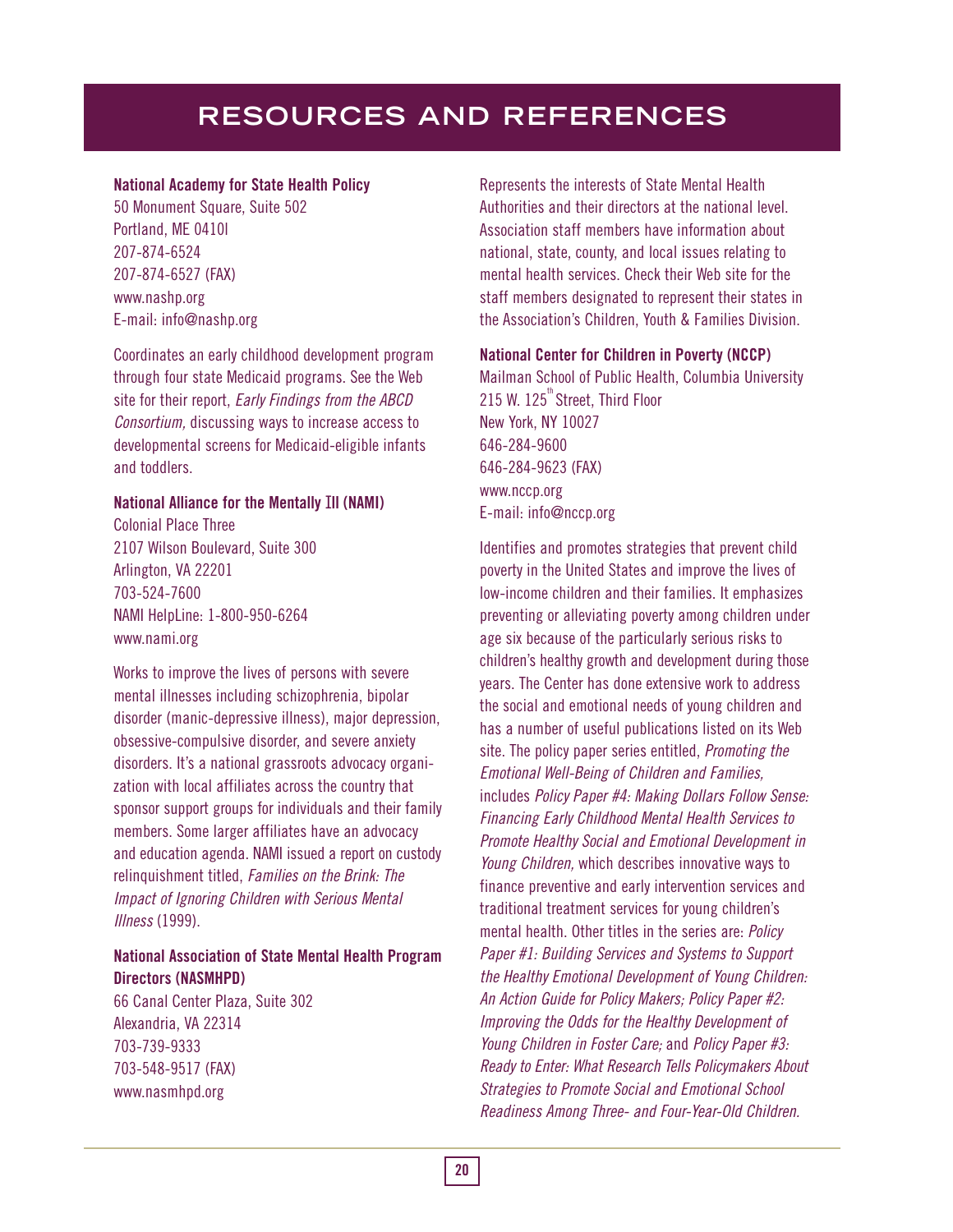### **National Center for Education in Maternal and Child Health (NCEMCH)**

Georgetown University Box 571272 Washington, DC 20057-1272 202-784-9770 202-784-9777 (FAX) www.ncemch.org

The National Center for Education in Maternal and Child Health provides national leadership to the maternal and child health community in three key areas—program development, education, and stateof-the-art knowledge—to improve the health and well-being of the nation's children and families. The Bright Futures in Practice: Mental Health Practice Guide, Volumes I and II, can be accessed through the NCEMCH Web site or by going to www.brightfutures.org.

### **National Center for Mental Health and Juvenile Justice (NCMHJJ)**

Policy Research Associates 345 Delaware Avenue Delmar, NY 12054 1-866-962-6455 (toll free) 518-439-7612 (FAX) www.ncmhjj.com E-mail: ncmhjj@prainc.com

Promotes awareness about the mental health needs of youth in the juvenile justice system and works to improve policies and programs based on the best available research and practice. The center has major support from the John D. and Catherine T. MacArthur Foundation and the U.S. Department of Justice, Office of Juvenile Justice and Delinquency Prevention.

### **National GAINS Center for People with Co-Occurring Disorders in the Justice System (GAINS Center)**

Policy Research Associates 345 Delaware Avenue Delmar, NY 12054 1-800-311-4246 518-439-7612 (FAX) www.gainsctr.com E-mail: gains@prainc.com

Serves as a national center to collect and disseminate information about effective services for adults and juveniles with co-occurring disorders who have contact with the justice system. Funded by the federal Substance Abuse and Mental Health Services Administration.

#### **National Health Law Program (NHeLP)**

2639 South La Cienega Boulevard Los Angeles, CA 90034-2675 310-204-6010 310-204-0891 (FAX) www.healthlaw.org E-mail: nhelp@healthlaw.org

Works to improve health care for America's working and unemployed poor, minorities, the elderly, and people with disabilities. Provides back-up and technical assistance to legal services programs, communitybased organizations, the private bar, providers, and individuals who represent low-income people. In April 2003, NHeLP published Toward A Healthy Future: Medicaid Early and Periodic Screening, Diagnostic and Treatment Services for Children and Youth, which includes annotations on EPSDT cases.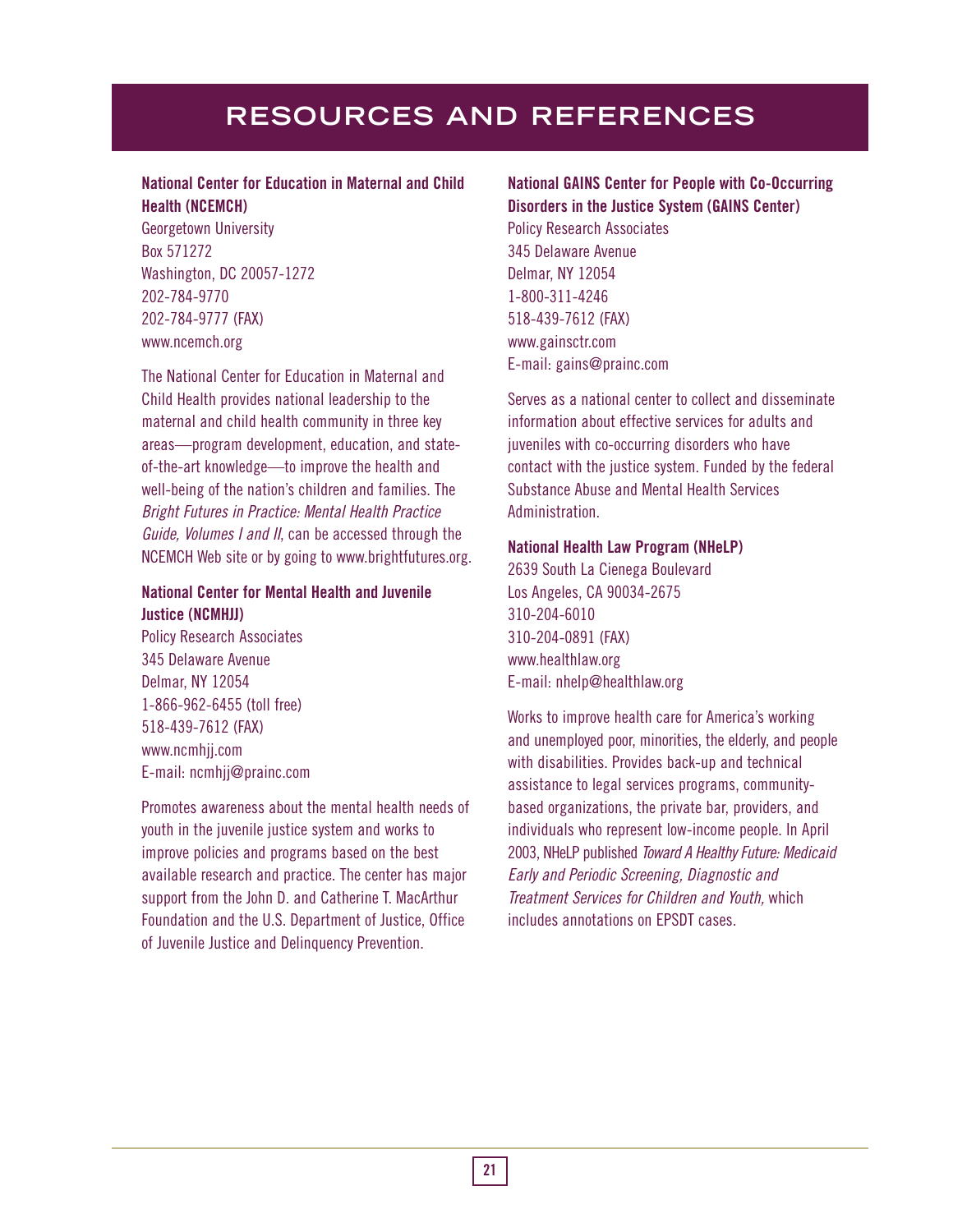### **National Mental Health Association (NMHA)**

2001 N. Beauregard Street,  $12<sup>th</sup>$  Floor Alexandria, VA 22311 703-684-7722 703-684-5968 (FAX) Mental Health Information Center: 1-800-969-6642 (Mon.-Fri., 9-5 EST) www.nmha.org

Works to improve the mental health of all Americans through advocacy, education, research, and service. It runs a Mental Health Information Center and provides pamphlets on many topics, including children's mental health.

## **Government Agencies**

#### **Center for Mental Health Services (CMHS)**

Substance Abuse and Mental Health Services Administration U.S. Department of Health and Human Services P.O. Box 42557 Washington, DC 20015 www.mentalhealth.org/cmhs National Mental Health Information Center: 1-800-789-2647

Leads federal efforts to help states improve and increase the quality and range of their treatment, rehabilitation, and support services for people with mental illness, their families, and communities. It runs a National Mental Health Information Center that provides linkages and referrals to consumer and family advocacy organizations; federal, state, and local mental health agencies; and other resources. The Child, Adolescent and Family Branch funds state and local service programs, statewide family networks, and a national anti-stigma campaign, the "Caring for Every Child's Mental Health" campaign. Go to http://www. mentalhealth.org/publications/allpubs/CA-0000/ orderform.pdf to get an order form.

### **National Institute of Mental Health (NIMH)**

NIMH Public Inquiries 6001 Executive Boulevard, Rm. 8184, MSC 9663 Bethesda, MD 20892-9663 301-443-4513 301-443-4279 (FAX) www.nimh.nih.gov E-mail: nimhinfo@nih.gov

Leads the federal government's effort to conduct research about mental illness. It has many useful reports available through its Web site.

### **Office of Juvenile Justice and Delinquency Prevention (OJJDP)**

U.S. Department of Justice 810 Seventh Street, NW Washington, DC 20531 202-307-5911 202-307-2093 (FAX) www.ojjdp.ncjrs.org Askjj@ncjrs.org

### **Juvenile Justice Clearinghouse**

P.O. Box 6000 Rockville, MD 20849-6000 1-800-638-8736 301-519-5212 (FAX) askjj@ncjrs.org

Provides national coordination and resources to prevent and respond to juvenile delinquency and victimization. It supports states and local communities in their efforts to develop and implement effective and coordinated prevention and intervention programs and to improve the juvenile justice system. Its Web site offers useful information and links to relevant state and national resources.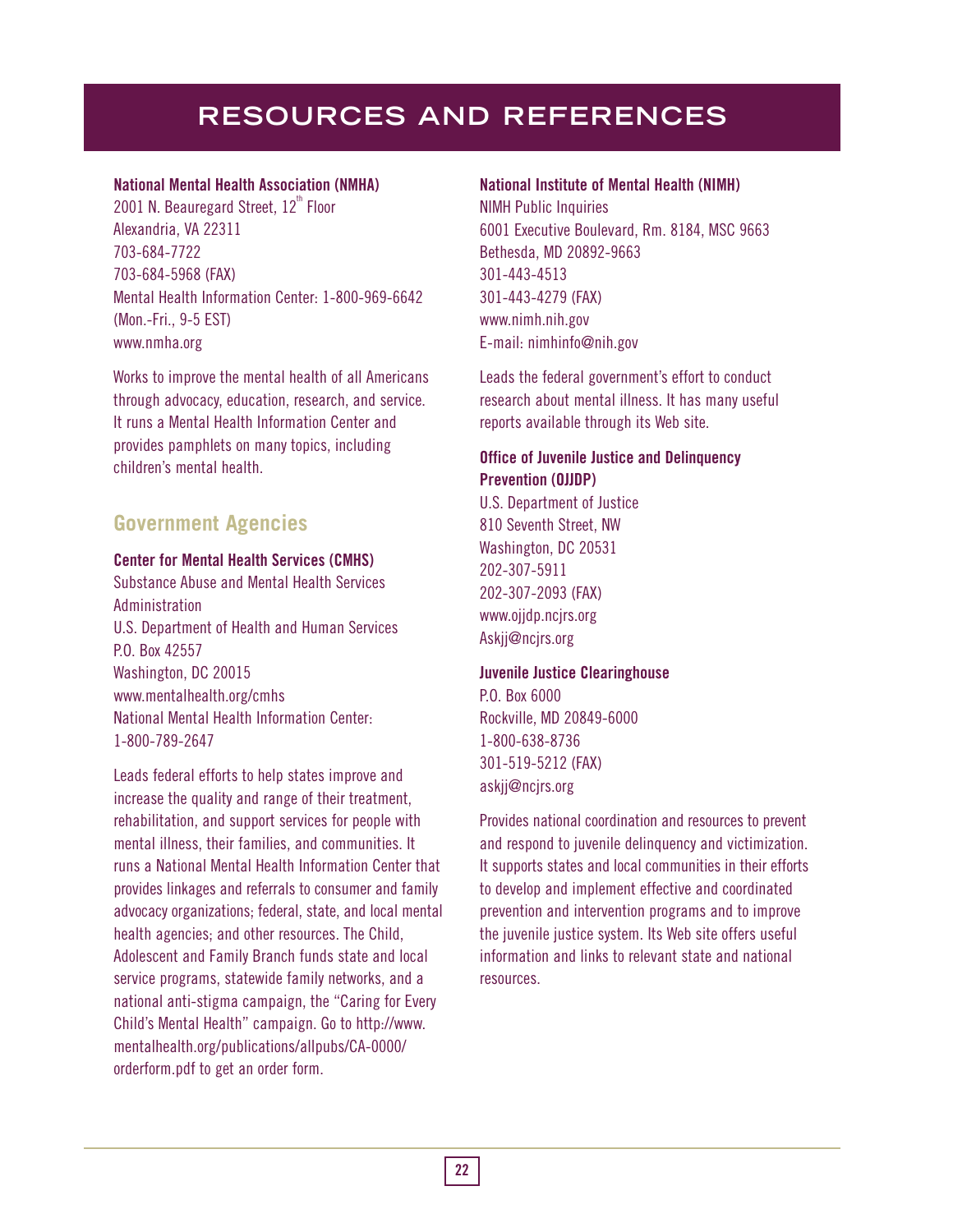### **President's New Freedom Commission on Mental Health**

www.mentalhealthcommission.gov

Began work in April 2002 to recommend improvements in the mental health service system for adults with serious mental illness and children with serious emotional disturbances. The Commission's final report is due in May 2003. It will be available, along with the Commission's minutes, other reports and testimony, on its Web site.

## **Additional Articles, Reports & Reference Materials**

Pediatrics, Volume 110, Number 6, December 2002, pp. 1232-1237, "Working to Improve Mental Health Services: The North Carolina Advocacy Effort."

U.S. Department of Health and Human Services, Health Resources and Services Administration, Maternal and Child Health Bureau. Bright Futures in Practice: Mental Health Practice Guide, Volumes I and II, 2002. Available at www.brightfutures.org/ mentalhealth/index.html.

U.S. Department of Health and Human Services. Mental Health: A Report of the Surgeon General. Substance Abuse and Mental Health Services Administration, Center for Mental Health Services, National Institutes of Health, National Institute of Mental Health, 1999.

U.S. Department of Health and Human Services. Report of the Surgeon General's Conference on Children's Mental Health: A National Action Agenda. U.S. Public Health Service, 2000.

U.S. Department of Health and Human Services. Mental Health: Culture, Race and Ethnicity. Substance Abuse and Mental Health Services Administration, Center for Mental Health Services, National Institutes of Health, National Institute of Mental Health, 2001.

U.S. Department of Health and Human Services. Youth Violence: A Report of the Surgeon General. U.S. Public Health Service, 2001.

U.S. General Accounting Office. Medicaid: Stronger Efforts Needed to Ensure Children's Access to Health Screening Services. GAO-01-749, July 2001. See Appendix II for examples of promising EPSDT practices adopted by states as a result of legal settlement agreements. Available at www.gao.gov.

U.S. General Accounting Office. Medicaid and SCHIP: States Use Varying Approaches to Monitor Children's Access to Care. GAO-03-222, January 2003. Available to download at www.gao.gov.

U.S. General Accounting Office. Child Welfare and Juvenile Justice: Federal Agencies Could Play a Stronger Role in Helping States Reduce the Number of Children Placed Solely to Obtain Mental Health Services. GAO-03-397, April 2003. Available to download at www.gao.gov.